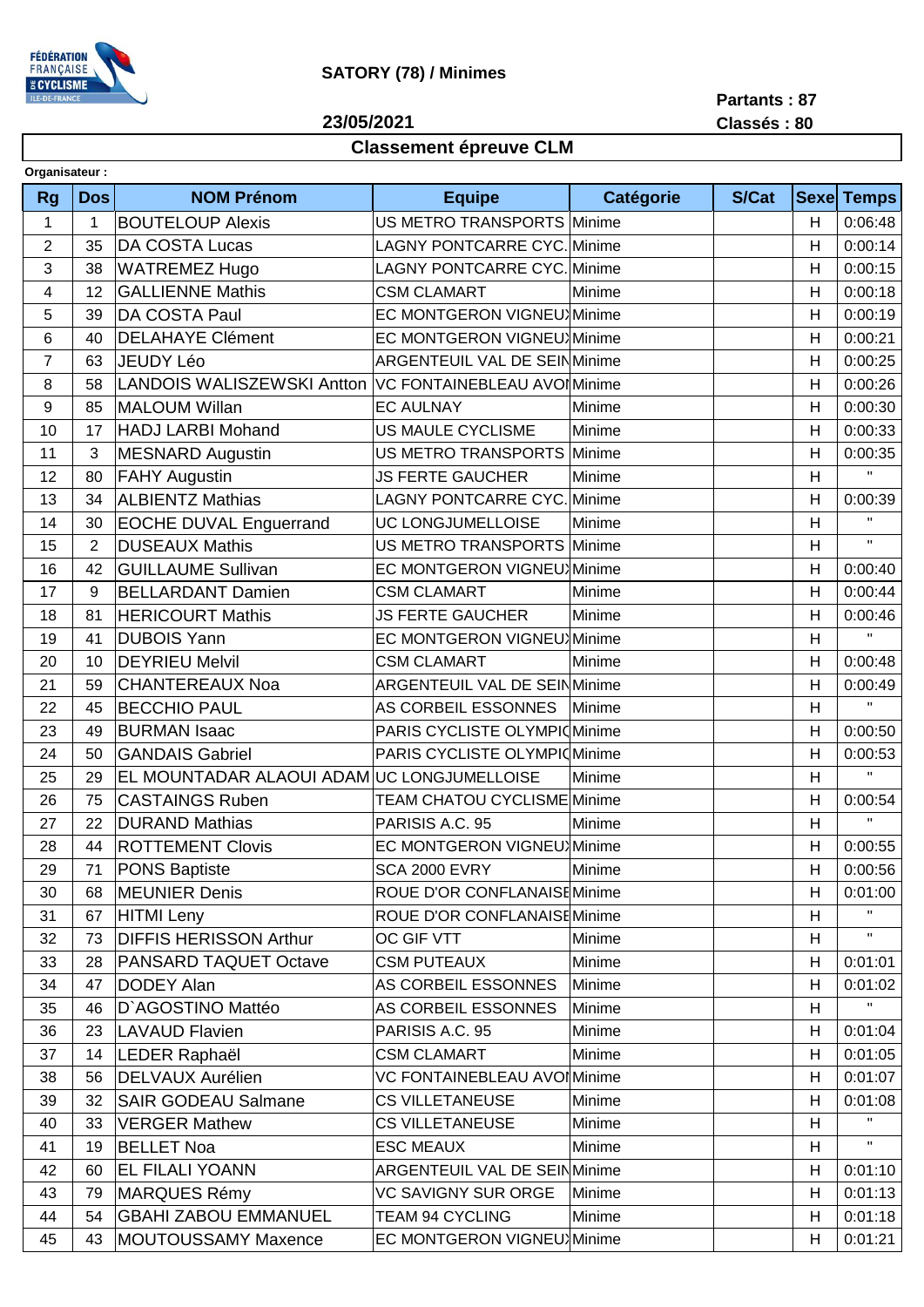| 46 | 83             | <b>CRISPINO Loris</b>                                    | <b>CS DOURDANNAIS</b>                | Minime | H | 0:01:24                |
|----|----------------|----------------------------------------------------------|--------------------------------------|--------|---|------------------------|
| 47 | 77             | <b>MARTIN KRISTENSEN Victor</b>                          | <b>TEAM CHATOU CYCLISME Minime</b>   |        | H | 0:01:25                |
| 48 | 65             | <b>REIS Ryan</b>                                         | ARGENTEUIL VAL DE SEINMinime         |        | H | 0:01:32                |
| 49 | 20             | <b>BOSCHER Louis</b>                                     | PARISIS A.C. 95                      | Minime | H | 0:01:34                |
| 50 | 51             | <b>MARTINS Guillaume</b>                                 | PARIS CYCLISTE OLYMPIO Minime        |        | H | 0:01:35                |
| 51 | $\overline{7}$ | <b>LAIGRE Amaury</b>                                     | <b>ANTONY BERNY CYCLISTIMinime</b>   |        | H | 0:01:36                |
| 52 | 36             | <b>SPILERS Antoine</b>                                   | <b>LAGNY PONTCARRE CYC. Minime</b>   |        | H | $\mathbf{H}$           |
| 53 | 55             | <b>BORDAIS Mattis</b>                                    | LES RAYONS DE L'AVENIRMinime         |        | H | $\mathbf{H}^{\dagger}$ |
| 54 | 26             | <b>CASSART Ethan</b>                                     | <b>CSM PUTEAUX</b>                   | Minime | H | 0:01:38                |
| 55 | 13             | LAFFET Rémi                                              | <b>CSM CLAMART</b>                   | Minime | H | 0:01:41                |
| 56 | 62             | <b>GICQUEL Mahyron</b>                                   | <b>ARGENTEUIL VAL DE SEINMinime</b>  |        | H | 0:01:43                |
| 57 | 53             | <b>VON STEBUT Leclan</b>                                 | PARIS CYCLISTE OLYMPIOMinime         |        | H | 0:01:47                |
| 58 | 4              | <b>POIRIER Arthur</b>                                    | EC DU HOUDANAIS                      | Minime | H | 0:01:48                |
| 59 | 69             | <b>HEURTEFEU llan</b>                                    | <b>SCA 2000 EVRY</b>                 | Minime | H | 0:01:49                |
| 60 | 74             | <b>LUCCHINA Martin</b>                                   | <b>ES PERSANAISE</b>                 | Minime | H | $\mathbf{H}$           |
| 61 | 37             | <b>THIESSON Clément</b>                                  | <b>LAGNY PONTCARRE CYC. Minime</b>   |        | H | 0:01:51                |
| 62 | 27             | <b>DOLTAIRE Thomas</b>                                   | <b>CSM PUTEAUX</b>                   | Minime | H | $\mathbf{H}$           |
| 63 | 64             | MENDES VARELA ROCHA Willia ARGENTEUIL VAL DE SEIN Minime |                                      |        | H | 0:01:55                |
| 64 | 70             | <b>LEFEVRE Quentin</b>                                   | <b>SCA 2000 EVRY</b>                 | Minime | H | 0:01:58                |
| 65 | 48             | ASSENZA Luca                                             | A. SOISY ENGHIEN LA BAFMinime        |        | H | $\mathbf{H}$           |
| 66 | 31             | <b>HOAREAU Ruben</b>                                     | UC LONGJUMELLOISE                    | Minime | H | 0:02:07                |
| 67 | 87             | <b>OUADAH Ryan</b>                                       | <b>EC AULNAY</b>                     | Minime | H | 0:02:12                |
| 68 | $\overline{5}$ | <b>COURTOIS Timothé</b>                                  | <b>ANTONY BERNY CYCLIST Minime</b>   |        | H | $\mathbf{H}^{\pm}$     |
| 69 | 82             | <b>POULAIN Evan</b>                                      | <b>VC MUREAUX</b>                    | Minime | H | 0:02:13                |
| 70 | $6\phantom{1}$ | KANJI NANJI Gaëtan                                       | <b>ANTONY BERNY CYCLISTI Minime</b>  |        | H | 0:02:16                |
| 71 | 72             | <b>TONY Keyran</b>                                       | <b>SCA 2000 EVRY</b>                 | Minime | H | 0:02:25                |
| 72 | 57             | <b>DURAND Maxime</b>                                     | <b>VC FONTAINEBLEAU AVOI Minime</b>  |        | H | 0:03:24                |
| 73 | 24             | <b>BERNAT Gabriel</b>                                    | <b>CSM PUTEAUX</b>                   | Minime | H | 0:03:51                |
| 74 | 18             | <b>GOUTIER Valentin</b>                                  | VC MONTIGNY BRETONNE Minime          |        | H | 0:04:21                |
| 75 | 61             | <b>FONTAINE Julian</b>                                   | <b>ARGENTEUIL VAL DE SEIN Minime</b> |        | H | 0:04:38                |
| 76 | 86             | MULA LE DUC Armand                                       | <b>EC AULNAY</b>                     | Minime | H | 0:04:39                |
| 77 | 66             | WATEL axel                                               | <b>ARGENTEUIL VAL DE SEIN Minime</b> |        | H | 0:06:50                |
| 78 | 76             | <b>FRYCHEL Elijah</b>                                    | <b>TEAM CHATOU CYCLISME Minime</b>   |        | H | 0:06:53                |
| 79 | 11             | FOMOA Jeremy                                             | <b>CSM CLAMART</b>                   | Minime | H | 0:06:54                |
| 80 | 16             | <b>CHAPTAL ALEXANDRE</b>                                 | COURBEVOIE SPORTS CYMinime           |        | H | 0:07:34                |

|     | <b>Classement par équipe</b>    |         |         |               |  |  |
|-----|---------------------------------|---------|---------|---------------|--|--|
|     | <b>CLUB</b>                     | Place 1 | Place 2 | <b>Points</b> |  |  |
|     | LAGNY PONTCARRE CYC.            | 2       | 3       | 5             |  |  |
| 2   | EC MONTGERON VIGNEUX            | 5       | 6       | 11            |  |  |
| 3   | US METRO TRANSPORTS             |         | 11      | 12            |  |  |
| 4   | <b>CSM CLAMART</b>              | 4       | 17      | 21            |  |  |
| 5   | ARGENTEUIL VAL DE SEINE 95      | 7       | 21      | 28            |  |  |
| 6   | <b>JS FERTE GAUCHER</b>         | 12      | 18      | 30            |  |  |
|     | <b>VC FONTAINEBLEAU AVON</b>    | 8       | 38      | 46            |  |  |
| 8   | <b>PARIS CYCLISTE OLYMPIQUE</b> | 23      | 24      | 47            |  |  |
| 9   | PARISIS A.C. 95                 | 27      | 36      | 63            |  |  |
| 10  | <b>TEAM CHATOU CYCLISME</b>     | 26      | 47      | 73            |  |  |
| 11  | <b>CSM PUTEAUX</b>              | 33      | 54      | 87            |  |  |
| 12. | <b>ANTONY BERNY CYCLISTE</b>    | 51      | 68      | 119           |  |  |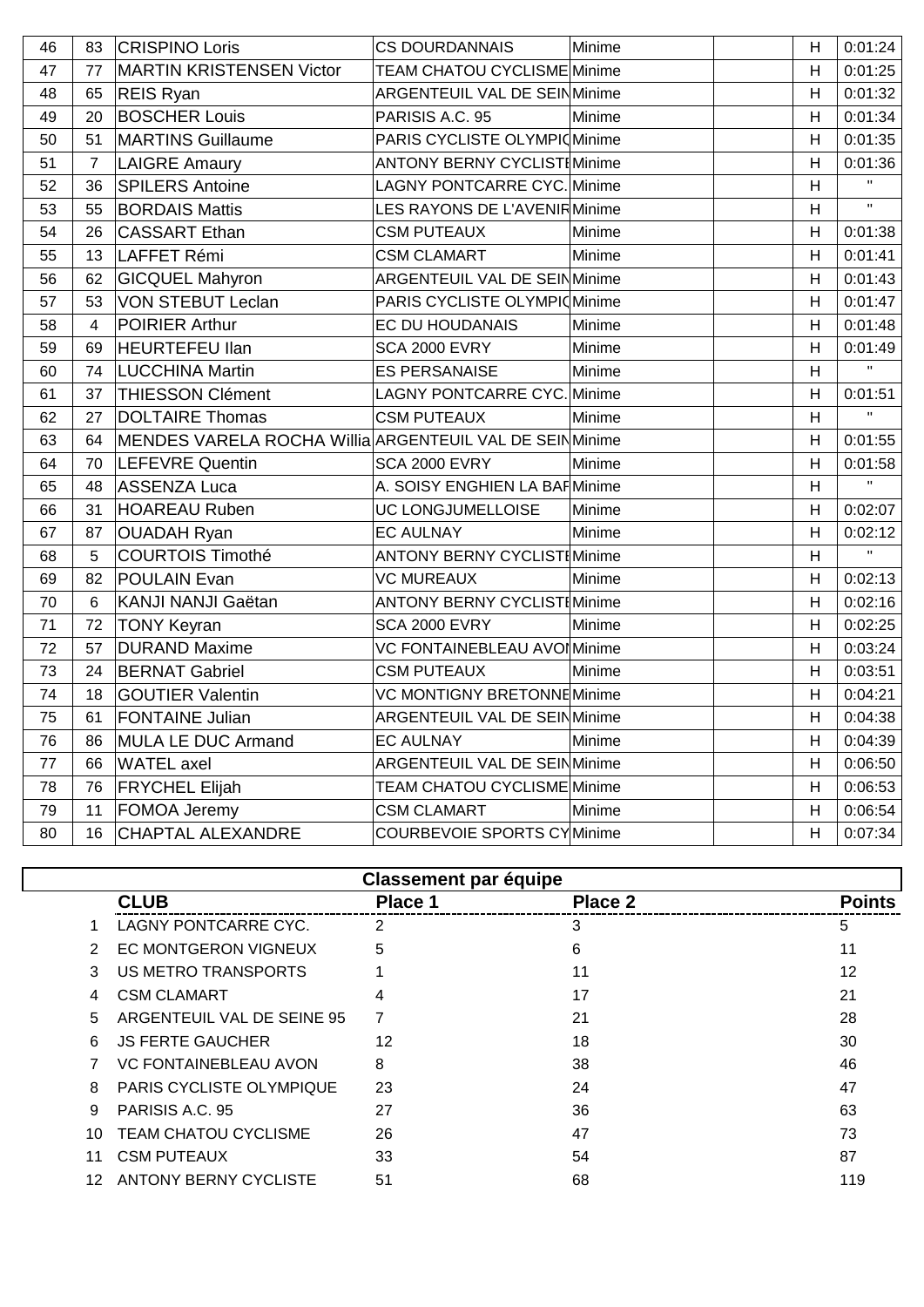

#### **SATORY (78) / Minimes**

**23/05/2021**

**Partants : 87**

### **Classement épreuve route**

| <b>Rg</b>      | <b>Dos</b>     | <b>NOM Prénom</b>                 | <b>Equipe</b>              | Catégorie | S/Cat |   | <b>Sexe Temps</b>         |
|----------------|----------------|-----------------------------------|----------------------------|-----------|-------|---|---------------------------|
| $\mathbf{1}$   | $\mathbf{1}$   | <b>BOUTELOUP Alexis</b>           | US METRO TRANSPORTS        | Minime    |       | H | 0:45:13                   |
|                |                |                                   |                            |           |       |   |                           |
| $\overline{c}$ | 35             | <b>DA COSTA Lucas</b>             | LAGNY PONTCARRE CYC.       | Minime    |       | H | 0:00:02                   |
| 3              | 38             | <b>WATREMEZ Hugo</b>              | LAGNY PONTCARRE CYC.       | Minime    |       | H | 0:00:07<br>$\mathbf{H}$ . |
| 4              | 12             | <b>GALLIENNE Mathis</b>           | <b>CSM CLAMART</b>         | Minime    |       | H | $\mathbf{H}$              |
| 5              | 40             | <b>DELAHAYE Clément</b>           | EC MONTGERON VIGNEUX       | Minime    |       | H |                           |
| 6              | 63             | JEUDY Léo                         | ARGENTEUIL VAL DE SEINE 95 | Minime    |       | H | $\mathbf{H}$              |
| $\overline{7}$ | 3              | <b>MESNARD Augustin</b>           | <b>US METRO TRANSPORTS</b> | Minime    |       | H | $\mathbf H$               |
| 8              | 80             | <b>FAHY Augustin</b>              | JS FERTE GAUCHER           | Minime    |       | H | $\mathbf H$               |
| 9              | 34             | <b>ALBIENTZ Mathias</b>           | LAGNY PONTCARRE CYC.       | Minime    |       | H | $\mathbf H$               |
| 10             | $\overline{c}$ | <b>DUSEAUX Mathis</b>             | US METRO TRANSPORTS        | Minime    |       | H | $\mathbf H$               |
| 11             | 9              | <b>BELLARDANT Damien</b>          | <b>CSM CLAMART</b>         | Minime    |       | H | $\mathbf H$               |
| 12             | 41             | <b>DUBOIS Yann</b>                | EC MONTGERON VIGNEUX       | Minime    |       | H | $\mathbf H$               |
| 13             | 22             | <b>DURAND Mathias</b>             | PARISIS A.C. 95            | Minime    |       | H | $\mathbf{H}$              |
| 14             | 32             | <b>SAIR GODEAU Salmane</b>        | <b>CS VILLETANEUSE</b>     | Minime    |       | H | $\mathbf{H}$              |
| 15             | 33             | <b>VERGER Mathew</b>              | <b>CS VILLETANEUSE</b>     | Minime    |       | H | $\mathbf{H}$ .            |
| 16             | 29             | EL MOUNTADAR ALAOUI ADAM          | UC LONGJUMELLOISE          | Minime    |       | H | 0:00:15                   |
| 17             | 44             | <b>ROTTEMENT Clovis</b>           | EC MONTGERON VIGNEUX       | Minime    |       | H | $\mathbf{H}$ .            |
| 18             | 68             | <b>MEUNIER Denis</b>              | ROUE D'OR CONFLANAISE      | Minime    |       | H | $\mathbf{H}$              |
| 19             | 47             | <b>DODEY Alan</b>                 | AS CORBEIL ESSONNES        | Minime    |       | Н | $\mathbf{H}$              |
| 20             | 14             | LEDER Raphaël                     | <b>CSM CLAMART</b>         | Minime    |       | H | 0:00:20                   |
| 21             | 42             | <b>GUILLAUME Sullivan</b>         | EC MONTGERON VIGNEUX       | Minime    |       | Н | 0:00:28                   |
| 22             | 45             | <b>BECCHIO PAUL</b>               | AS CORBEIL ESSONNES        | Minime    |       | H | $\mathbf{H}$ .            |
| 23             | 46             | D'AGOSTINO Mattéo                 | AS CORBEIL ESSONNES        | Minime    |       | H | $\mathbf{H}$ .            |
|                |                |                                   |                            |           |       |   |                           |
| 24             | 39             | DA COSTA Paul                     | EC MONTGERON VIGNEUX       | Minime    |       | H | 0:01:38<br>$\mathbf{H}$   |
| 25             | 58             | <b>LANDOIS WALISZEWSKI Antton</b> | VC FONTAINEBLEAU AVON      | Minime    |       | H | $\mathbf{H}$ .            |
| 26             | 81             | <b>HERICOURT Mathis</b>           | <b>JS FERTE GAUCHER</b>    | Minime    |       | H |                           |
| 27             | 85             | <b>MALOUM Willan</b>              | <b>EC AULNAY</b>           | Minime    |       | H | 0:01:40                   |
| 28             | 17             | <b>HADJ LARBI Mohand</b>          | US MAULE CYCLISME          | Minime    |       | H | 0:02:15                   |
| 29             | 10             | <b>DEYRIEU Melvil</b>             | <b>CSM CLAMART</b>         | Minime    |       | H | 0:02:17                   |
| 30             | 59             | <b>CHANTEREAUX Noa</b>            | ARGENTEUIL VAL DE SEINE 95 | Minime    |       | Н | 0:02:20                   |
| 31             | 56             | <b>DELVAUX Aurélien</b>           | VC FONTAINEBLEAU AVON      | Minime    |       | н | 0:02:36                   |
| 32             | 49             | <b>BURMAN Isaac</b>               | PARIS CYCLISTE OLYMPIQUE   | Minime    |       | H | 0:03:09                   |
| 33             | 67             | <b>HITMI</b> Leny                 | ROUE D'OR CONFLANAISE      | Minime    |       | H | 0:03:20                   |
| 34             | 75             | <b>CASTAINGS Ruben</b>            | TEAM CHATOU CYCLISME       | Minime    |       | H | 0:04:00                   |
| 35             | 30             | <b>EOCHE DUVAL Enguerrand</b>     | UC LONGJUMELLOISE          | Minime    |       | H | 0:06:36                   |
| 36             | 50             | <b>GANDAIS Gabriel</b>            | PARIS CYCLISTE OLYMPIQUE   | Minime    |       | H | $\mathbf{H}$              |
| 37             | 23             | <b>LAVAUD Flavien</b>             | PARISIS A.C. 95            | Minime    |       | H |                           |
| 38             | 26             | <b>CASSART Ethan</b>              | <b>CSM PUTEAUX</b>         | Minime    |       | H | 0:06:54                   |
| 39             | 60             | <b>EL FILALI YOANN</b>            | ARGENTEUIL VAL DE SEINE 95 | Minime    |       | H | 0:07:15                   |
| 40             | 51             | <b>MARTINS Guillaume</b>          | PARIS CYCLISTE OLYMPIQUE   | Minime    |       | H | 0:07:28                   |
| 41             | 79             | <b>MARQUES Rémy</b>               | <b>VC SAVIGNY SUR ORGE</b> | Minime    |       | H | 0:07:29                   |
| 42             | 4              | <b>POIRIER Arthur</b>             | EC DU HOUDANAIS            | Minime    |       | H | $\mathbf{H}_{\mathrm{c}}$ |
| 43             | 43             | MOUTOUSSAMY Maxence               | EC MONTGERON VIGNEUX       | Minime    |       | H | 0:07:31                   |
| 44             | 83             | <b>CRISPINO Loris</b>             | <b>CS DOURDANNAIS</b>      | Minime    |       | Н | 0:07:33                   |
|                |                |                                   |                            |           |       |   | $\mathbf{H}$ .            |
| 45             | 77             | <b>MARTIN KRISTENSEN Victor</b>   | TEAM CHATOU CYCLISME       | Minime    |       | H | $\mathbf{H}$ .            |
| 46             | 69             | <b>HEURTEFEU llan</b>             | SCA 2000 EVRY              | Minime    |       | Н | $\mathbf{H}$              |
| 47             | 11             | FOMOA Jeremy                      | <b>CSM CLAMART</b>         | Minime    |       | H |                           |
| 48             | 70             | <b>LEFEVRE Quentin</b>            | <b>SCA 2000 EVRY</b>       | Minime    |       | H | 0:07:36                   |
| 49             | 20             | <b>BOSCHER Louis</b>              | PARISIS A.C. 95            | Minime    |       | Н | 0:07:39                   |

50 36 SPILERS Antoine LAGNY PONTCARRE CYC. Minime H 0:07:42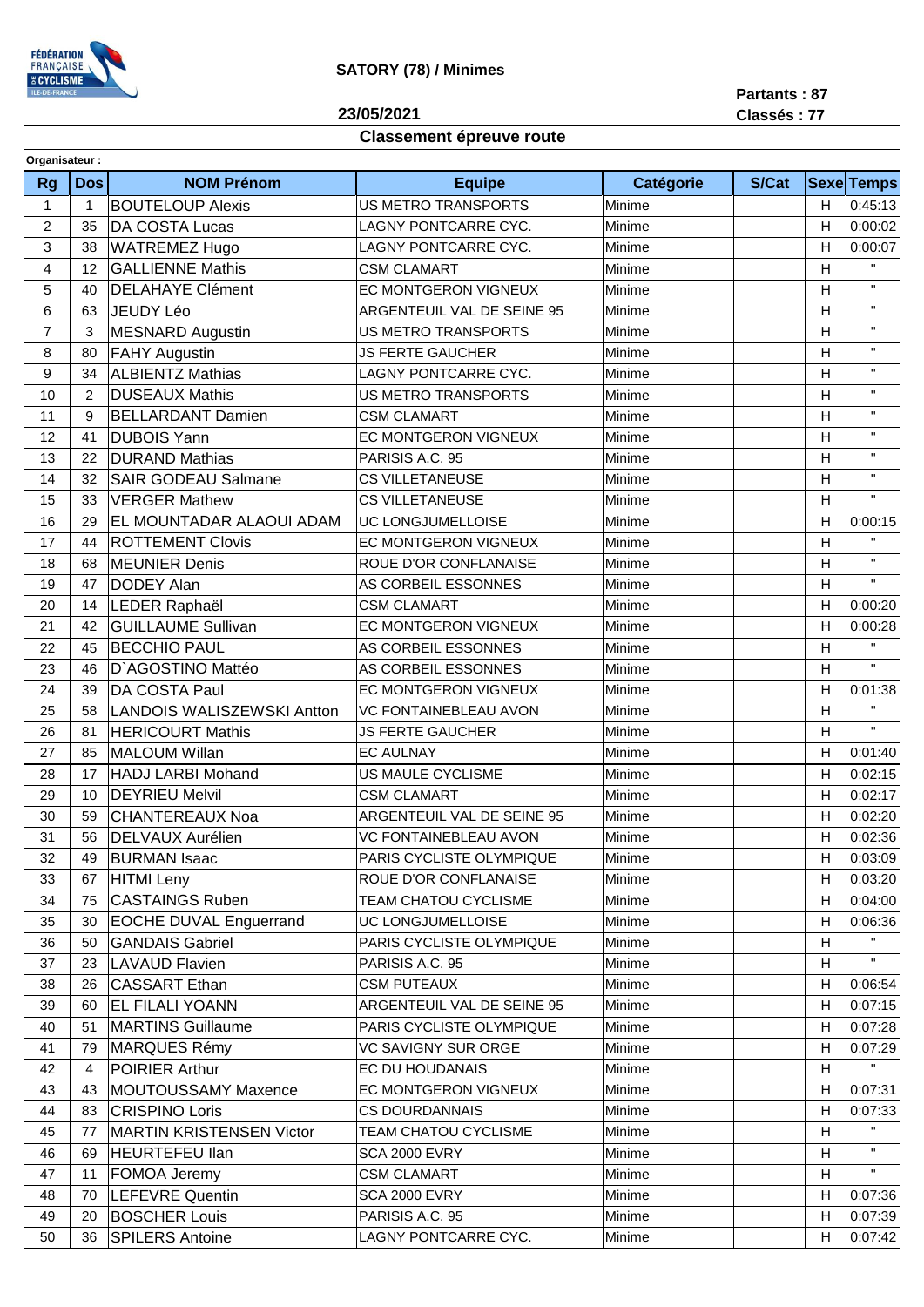| 51 | 62             | <b>GICQUEL Mahyron</b>                                 | ARGENTEUIL VAL DE SEINE 95        | Minime | н            | 0:07:46      |
|----|----------------|--------------------------------------------------------|-----------------------------------|--------|--------------|--------------|
| 52 | $\overline{7}$ | <b>LAIGRE Amaury</b>                                   | <b>ANTONY BERNY CYCLISTE</b>      | Minime | H            | 0:07:58      |
| 53 | 65             | REIS Ryan                                              | ARGENTEUIL VAL DE SEINE 95        | Minime | H            | 0:08:04      |
| 54 | 71             | PONS Baptiste                                          | <b>SCA 2000 EVRY</b>              | Minime | H            | 0:08:42      |
| 55 | 53             | <b>VON STEBUT Leclan</b>                               | PARIS CYCLISTE OLYMPIQUE          | Minime | H            | 0:08:47      |
| 56 | 74             | <b>LUCCHINA Martin</b>                                 | <b>ES PERSANAISE</b>              | Minime | H            | 0:08:51      |
| 57 | 73             | <b>DIFFIS HERISSON Arthur</b>                          | OC GIF VTT                        | Minime | H            | 0:08:53      |
| 58 | 64             | MENDES VARELA ROCHA William ARGENTEUIL VAL DE SEINE 95 |                                   | Minime | H            | 0:10:13      |
| 59 | 13             | LAFFET Rémi                                            | <b>CSM CLAMART</b>                | Minime | H            | 0:10:30      |
| 60 | 86             | <b>MULA LE DUC Armand</b>                              | <b>EC AULNAY</b>                  | Minime | H            | 0:10:50      |
| 61 | 87             | <b>OUADAH Ryan</b>                                     | <b>EC AULNAY</b>                  | Minime | H            | 0:10:52      |
| 62 | 76             | <b>FRYCHEL Elijah</b>                                  | TEAM CHATOU CYCLISME              | Minime | $\mathsf{H}$ | 0:10:54      |
| 63 | 82             | POULAIN Evan                                           | <b>VC MUREAUX</b>                 | Minime | H            | 0:11:05      |
| 64 | 55             | <b>BORDAIS Mattis</b>                                  | LES RAYONS DE L'AVENIR            | Minime | H            | 0:11:27      |
| 65 | 6              | KANJI NANJI Gaëtan                                     | <b>ANTONY BERNY CYCLISTE</b>      | Minime | H            | 0:12:08      |
| 66 | 18             | <b>GOUTIER Valentin</b>                                | <b>VC MONTIGNY BRETONNEUX</b>     | Minime | H            | 0:12:23      |
| 67 | 5              | <b>COURTOIS Timothé</b>                                | <b>ANTONY BERNY CYCLISTE</b>      | Minime | H            | 0:12:24      |
| 68 | 66             | <b>WATEL</b> axel                                      | ARGENTEUIL VAL DE SEINE 95        | Minime | H            | 0:12:49      |
| 69 | 54             | <b>GBAHI ZABOU EMMANUEL</b>                            | <b>TEAM 94 CYCLING</b>            | Minime | H            | 0:13:32      |
| 70 | 37             | <b>THIESSON Clément</b>                                | LAGNY PONTCARRE CYC.              | Minime | H            | 0:14:19      |
| 71 | 15             | <b>CARIOU ANTOINE</b>                                  | COURBEVOIE SPORTS CYCLISME        | Minime | H            | 0:14:44      |
| 72 | 72             | <b>TONY Keyran</b>                                     | <b>SCA 2000 EVRY</b>              | Minime | H            | 0:14:58      |
| 73 | 31             | <b>HOAREAU Ruben</b>                                   | UC LONGJUMELLOISE                 | Minime | H            | 0:15:04      |
| 74 | 27             | <b>DOLTAIRE Thomas</b>                                 | <b>CSM PUTEAUX</b>                | Minime | H            | 0:15:07      |
| 75 | 48             | <b>ASSENZA Luca</b>                                    | A. SOISY ENGHIEN LA BARRE         | Minime | H            | 0:15:43      |
| 76 | 57             | <b>DURAND Maxime</b>                                   | VC FONTAINEBLEAU AVON             | Minime | H            | 0:17:47      |
| 77 | 16             | <b>CHAPTAL ALEXANDRE</b>                               | <b>COURBEVOIE SPORTS CYCLISME</b> | Minime | H            | $\mathbf{H}$ |

| <b>Classement par équipe</b> |                                 |         |         |               |  |
|------------------------------|---------------------------------|---------|---------|---------------|--|
|                              | <b>CLUB</b>                     | Place 1 | Place 2 | <b>Points</b> |  |
|                              | LAGNY PONTCARRE CYC.            | 2       | 3       | 5             |  |
| 2                            | <b>US METRO TRANSPORTS</b>      |         |         | 8             |  |
| 3                            | <b>CSM CLAMART</b>              | 4       | 11      | 15            |  |
| 4                            | EC MONTGERON VIGNEUX            | 5       | 12      | 17            |  |
| 5                            | <b>JS FERTE GAUCHER</b>         | 8       | 26      | 34            |  |
| 6                            | ARGENTEUIL VAL DE SEINE 95      | 6       | 30      | 36            |  |
|                              | PARISIS A.C. 95                 | 13      | 37      | 50            |  |
| 8                            | <b>VC FONTAINEBLEAU AVON</b>    | 25      | 31      | 56            |  |
| 9                            | <b>PARIS CYCLISTE OLYMPIQUE</b> | 32      | 36      | 68            |  |
| 10                           | <b>TEAM CHATOU CYCLISME</b>     | 34      | 45      | 79            |  |
| 11                           | <b>CSM PUTEAUX</b>              | 38      | 74      | 112           |  |
| 12                           | ANTONY BERNY CYCLISTE           | 52      | 65      | 117           |  |
|                              |                                 |         |         |               |  |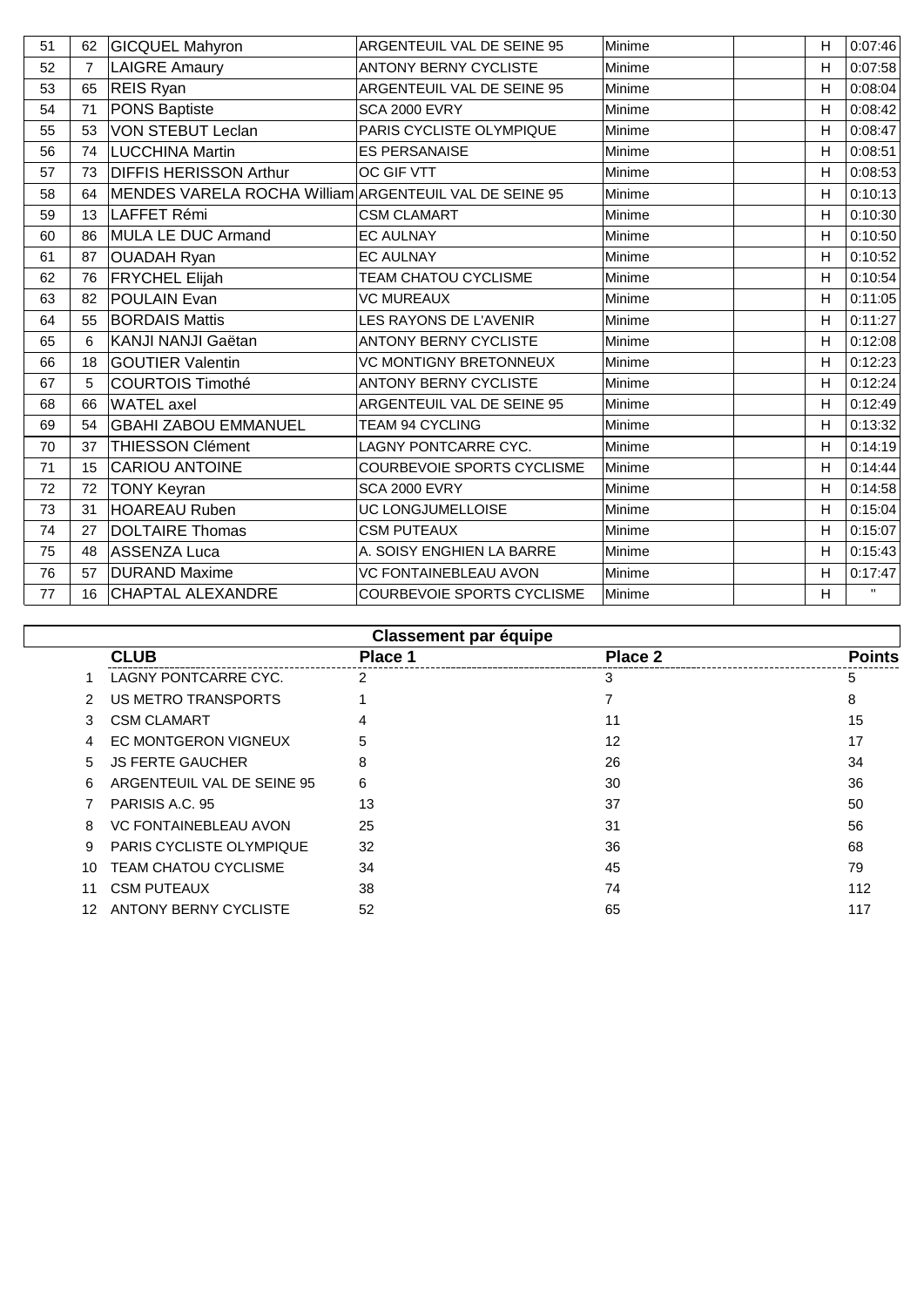

## **SATORY (78) / Minimes**

**23/05/2021**

**Partants : 87**

### **Classement Général**

**Classés : 77**

| Organisateur:  |                |                                   |                                   |           |              |    |                   |  |
|----------------|----------------|-----------------------------------|-----------------------------------|-----------|--------------|----|-------------------|--|
| <b>Rg</b>      | <b>Dos</b>     | <b>NOM Prénom</b>                 | <b>Equipe</b>                     | Catégorie | <b>S/Cat</b> |    | <b>Sexe Temps</b> |  |
| $\mathbf{1}$   | 1              | <b>BOUTELOUP Alexis</b>           | <b>US METRO TRANSPORTS</b>        | Minime    |              | H  | 0:52:01           |  |
| $\overline{2}$ | 35             | DA COSTA Lucas                    | LAGNY PONTCARRE CYC.              | Minime    |              | H  | 0:00:16           |  |
| 3              | 38             | <b>WATREMEZ Hugo</b>              | LAGNY PONTCARRE CYC.              | Minime    |              | H  | 0:00:22           |  |
| 4              | 12             | <b>GALLIENNE Mathis</b>           | <b>CSM CLAMART</b>                | Minime    |              | H  | 0:00:25           |  |
| 5              | 40             | <b>DELAHAYE Clément</b>           | EC MONTGERON VIGNEUX              | Minime    |              | H  | 0:00:28           |  |
| 6              | 63             | <b>JEUDY Léo</b>                  | ARGENTEUIL VAL DE SEINE 95 Minime |           |              | H  | 0:00:32           |  |
| 7              | 3              | <b>MESNARD Augustin</b>           | <b>US METRO TRANSPORTS</b>        | Minime    |              | H  | 0:00:42           |  |
| 8              | 80             | <b>FAHY Augustin</b>              | <b>JS FERTE GAUCHER</b>           | Minime    |              | H  | $\mathbf{H}$      |  |
| 9              | 34             | <b>ALBIENTZ Mathias</b>           | LAGNY PONTCARRE CYC.              | Minime    |              | H  | 0:00:46           |  |
| 10             | $\overline{2}$ | <b>DUSEAUX Mathis</b>             | <b>US METRO TRANSPORTS</b>        | Minime    |              | H  | $\mathbf{H}$      |  |
| 11             | 9              | <b>BELLARDANT Damien</b>          | <b>CSM CLAMART</b>                | Minime    |              | H  | 0:00:51           |  |
| 12             | 41             | <b>DUBOIS Yann</b>                | EC MONTGERON VIGNEUX              | Minime    |              | H  | 0:00:53           |  |
| 13             | 22             | <b>DURAND Mathias</b>             | PARISIS A.C. 95                   | Minime    |              | H  | 0:01:01           |  |
| 14             | 42             | <b>GUILLAUME Sullivan</b>         | EC MONTGERON VIGNEUX              | Minime    |              | H  | 0:01:08           |  |
| 15             | 29             | EL MOUNTADAR ALAOUI ADAM          | UC LONGJUMELLOISE                 | Minime    |              | H  | $\mathbf{H}$      |  |
| 16             | 44             | <b>ROTTEMENT Clovis</b>           | EC MONTGERON VIGNEUX              | Minime    |              | H  | 0:01:10           |  |
| 17             | 68             | <b>MEUNIER Denis</b>              | ROUE D'OR CONFLANAISE             | Minime    |              | H  | 0:01:15           |  |
| 18             | 32             | SAIR GODEAU Salmane               | <b>CS VILLETANEUSE</b>            | Minime    |              | H  | $\mathbf{H}$      |  |
| 19             | 33             | <b>VERGER Mathew</b>              | <b>CS VILLETANEUSE</b>            | Minime    |              | H  | $\mathbf{H}$      |  |
| 20             | 47             | DODEY Alan                        | AS CORBEIL ESSONNES               | Minime    |              | H  | 0:01:17           |  |
| 21             | 45             | <b>BECCHIO PAUL</b>               | AS CORBEIL ESSONNES               | Minime    |              | H  | $\mathbf{H}$      |  |
| 22             | 14             | LEDER Raphaël                     | <b>CSM CLAMART</b>                | Minime    |              | H  | 0:01:25           |  |
| 23             | 46             | D'AGOSTINO Mattéo                 | AS CORBEIL ESSONNES               | Minime    |              | H  | 0:01:30           |  |
| 24             | 39             | DA COSTA Paul                     | EC MONTGERON VIGNEUX              | Minime    |              | H  | 0:01:57           |  |
| 25             | 58             | <b>LANDOIS WALISZEWSKI Antton</b> | <b>VC FONTAINEBLEAU AVON</b>      | Minime    |              | H  | 0:02:04           |  |
| 26             | 85             | <b>MALOUM Willan</b>              | <b>EC AULNAY</b>                  | Minime    |              | H  | 0:02:10           |  |
| 27             | 81             | <b>HERICOURT Mathis</b>           | <b>JS FERTE GAUCHER</b>           | Minime    |              | H  | 0:02:24           |  |
| 28             | 17             | <b>HADJ LARBI Mohand</b>          | US MAULE CYCLISME                 | Minime    |              | H  | 0:02:48           |  |
| 29             | 10             | <b>DEYRIEU Melvil</b>             | <b>CSM CLAMART</b>                | Minime    |              | H  | 0:03:05           |  |
| 30             |                | 59 CHANTEREAUX Noa                | ARGENTEUIL VAL DE SEINE 95 Minime |           |              | H  | 0:03:09           |  |
| 31             | 56             | DELVAUX Aurélien                  | <b>VC FONTAINEBLEAU AVON</b>      | Minime    |              | H. | 0:03:43           |  |
| 32             | 49             | <b>BURMAN Isaac</b>               | PARIS CYCLISTE OLYMPIQUE          | Minime    |              | H  | 0:03:59           |  |
| 33             | 67             | <b>HITMI</b> Leny                 | ROUE D'OR CONFLANAISE             | Minime    |              | H  | 0:04:20           |  |
| 34             | 75             | <b>CASTAINGS Ruben</b>            | TEAM CHATOU CYCLISME              | Minime    |              | H  | 0:04:54           |  |
| 35             | 30             | <b>EOCHE DUVAL Enguerrand</b>     | UC LONGJUMELLOISE                 | Minime    |              | H  | 0:07:15           |  |
| 36             | 50             | <b>GANDAIS Gabriel</b>            | PARIS CYCLISTE OLYMPIQUE          | Minime    |              | H  | 0:07:29           |  |
| 37             | 23             | <b>LAVAUD Flavien</b>             | PARISIS A.C. 95                   | Minime    |              | H  | 0:07:40           |  |
| 38             | 60             | EL FILALI YOANN                   | ARGENTEUIL VAL DE SEINE 95 Minime |           |              | H  | 0:08:25           |  |
| 39             | 26             | <b>CASSART Ethan</b>              | <b>CSM PUTEAUX</b>                | Minime    |              | H  | 0:08:30           |  |
| 40             | 79             | <b>MARQUES Rémy</b>               | <b>VC SAVIGNY SUR ORGE</b>        | Minime    |              | H  | 0:08:42           |  |
| 41             | 43             | MOUTOUSSAMY Maxence               | EC MONTGERON VIGNEUX              | Minime    |              | H  | 0:08:52           |  |
| 42             | 83             | <b>CRISPINO Loris</b>             | <b>CS DOURDANNAIS</b>             | Minime    |              | H  | 0:08:54           |  |
| 43             | 77             | <b>MARTIN KRISTENSEN Victor</b>   | TEAM CHATOU CYCLISME              | Minime    |              | H  | 0:08:57           |  |
| 44             | 51             | <b>MARTINS Guillaume</b>          | PARIS CYCLISTE OLYMPIQUE          | Minime    |              | H  | 0:09:02           |  |
| 45             | 20             | <b>BOSCHER Louis</b>              | PARISIS A.C. 95                   | Minime    |              | H  | 0:09:11           |  |
| 46             | 4              | <b>POIRIER Arthur</b>             | EC DU HOUDANAIS                   | Minime    |              | H  | 0:09:16           |  |
| 47             | 36             | <b>SPILERS Antoine</b>            | LAGNY PONTCARRE CYC.              | Minime    |              | H  | 0:09:18           |  |